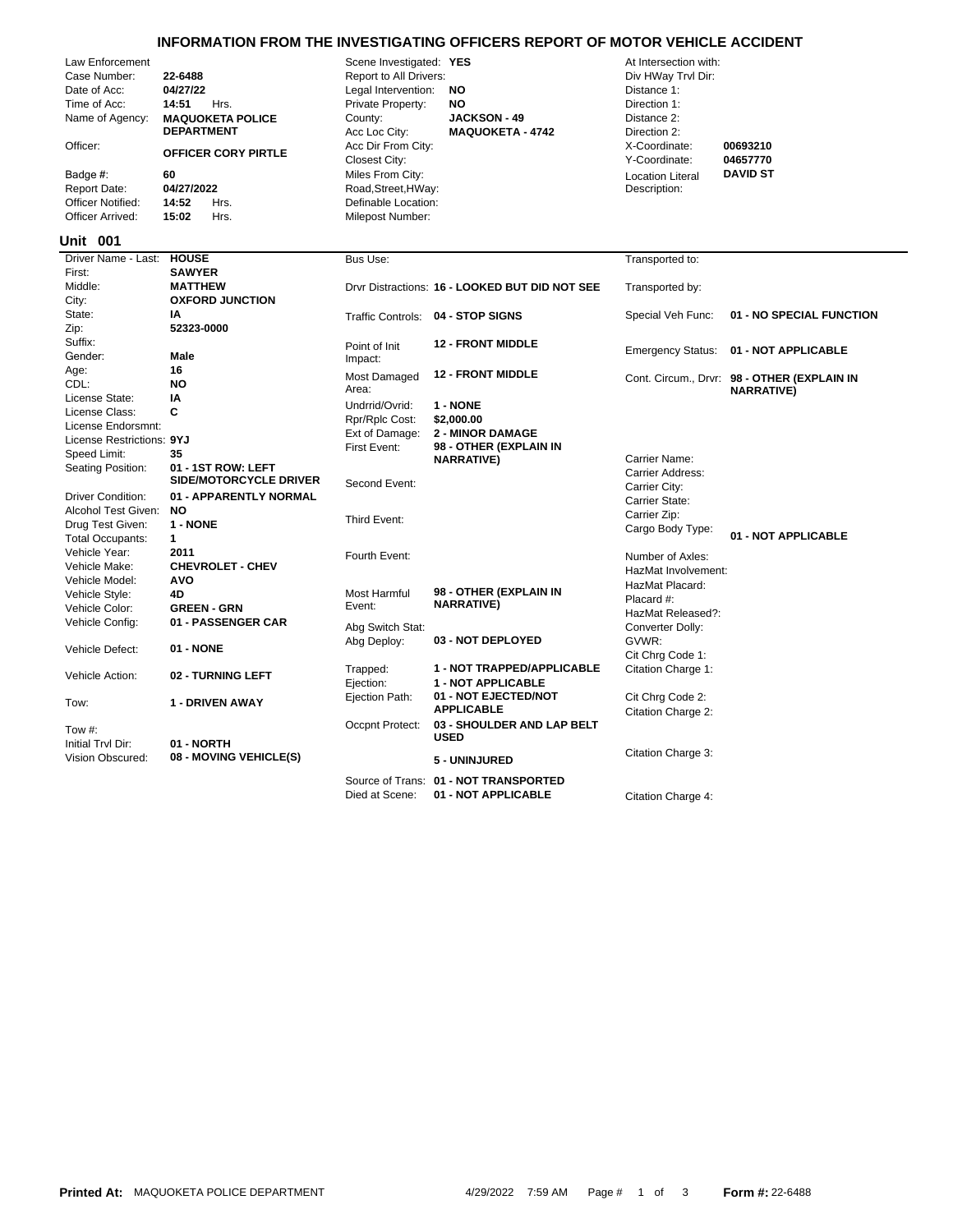## **002 Unit**

| Driver Name - Last:          | <b>MARSHALL</b>                 | Bus Use:         |                                        | Transported to:          |                                              |
|------------------------------|---------------------------------|------------------|----------------------------------------|--------------------------|----------------------------------------------|
| First:                       | <b>MICHAEL</b>                  |                  |                                        |                          |                                              |
| Middle:                      | <b>EARL</b>                     |                  | Drvr Distractions: 02 - NOT DISTRACTED | Transported by:          |                                              |
| City:                        | <b>MAQUOKETA</b>                |                  |                                        |                          |                                              |
| State:                       | ΙA                              |                  | Traffic Controls: 04 - STOP SIGNS      | Special Veh Func:        | 01 - NO SPECIAL FUNCTION                     |
| Zip:                         | 52060                           |                  |                                        |                          |                                              |
| Suffix:                      |                                 | Point of Init    | <b>12 - FRONT MIDDLE</b>               | <b>Emergency Status:</b> | 01 - NOT APPLICABLE                          |
| Gender:                      | Male                            | Impact:          |                                        |                          |                                              |
| Age:                         | 55                              | Most Damaged     | <b>12 - FRONT MIDDLE</b>               |                          | Cont. Circum., Drvr: 88 - NO IMPROPER ACTION |
| CDL:                         | <b>NO</b>                       | Area:            |                                        |                          |                                              |
| License State:               | IA                              | Undrrid/Ovrid:   | 1 - NONE                               |                          |                                              |
| License Class:               | А                               | Rpr/Rplc Cost:   | \$500.00                               |                          |                                              |
| License Endorsmnt: N - TANK  |                                 | Ext of Damage:   | <b>2 - MINOR DAMAGE</b>                |                          |                                              |
| <b>License Restrictions:</b> |                                 | First Event:     | 98 - OTHER (EXPLAIN IN                 |                          |                                              |
| Speed Limit:                 | 35                              |                  | <b>NARRATIVE)</b>                      | Carrier Name:            |                                              |
| Seating Position:            | 01 - 1ST ROW: LEFT              |                  |                                        | Carrier Address:         |                                              |
|                              | <b>SIDE/MOTORCYCLE DRIVER</b>   | Second Event:    |                                        | Carrier City:            |                                              |
| Driver Condition:            | 01 - APPARENTLY NORMAL          |                  |                                        | Carrier State:           |                                              |
| Alcohol Test Given:          | <b>NO</b>                       |                  |                                        | Carrier Zip:             |                                              |
| Drug Test Given:             | 1 - NONE                        | Third Event:     |                                        | Cargo Body Type:         |                                              |
| <b>Total Occupants:</b>      | 1                               |                  |                                        |                          | 01 - NOT APPLICABLE                          |
| Vehicle Year:                | 1999                            | Fourth Event:    |                                        | Number of Axles:         |                                              |
| Vehicle Make:                | <b>DODGE - DODG</b>             |                  |                                        | HazMat Involvement:      |                                              |
| Vehicle Model:               | <b>RAM 3500</b>                 |                  |                                        | HazMat Placard:          |                                              |
| Vehicle Style:               | <b>PK</b>                       | Most Harmful     | 98 - OTHER (EXPLAIN IN                 | Placard #:               |                                              |
| Vehicle Color:               | <b>SILVER - SIL</b>             | Event:           | <b>NARRATIVE)</b>                      | HazMat Released?:        |                                              |
| Vehicle Config:              | 02 - FOUR-TIRE TRUCK (PICK-     | Abg Switch Stat: |                                        | Converter Dolly:         |                                              |
|                              | UP)                             | Abg Deploy:      | 03 - NOT DEPLOYED                      | GVWR:                    |                                              |
| Vehicle Defect:              | 01 - NONE                       |                  |                                        | Cit Chrq Code 1:         |                                              |
|                              |                                 | Trapped:         | 1 - NOT TRAPPED/APPLICABLE             | Citation Charge 1:       |                                              |
| Vehicle Action:              | 01 - MOVEMENT ESSENTIALLY       | Ejection:        | <b>2 - NOT EJECTED</b>                 |                          |                                              |
|                              | <b>STRAIGHT</b>                 | Ejection Path:   | 01 - NOT EJECTED/NOT                   | Cit Chrg Code 2:         |                                              |
| Tow:                         | 1 - DRIVEN AWAY                 |                  | <b>APPLICABLE</b>                      | Citation Charge 2:       |                                              |
|                              |                                 | Occpnt Protect:  | 03 - SHOULDER AND LAP BELT             |                          |                                              |
| Tow $#$ :                    |                                 |                  | <b>USED</b>                            |                          |                                              |
| Initial Tryl Dir:            | 03 - SOUTH<br>01 - NOT OBSCURED |                  |                                        | Citation Charge 3:       |                                              |
| Vision Obscured:             |                                 |                  | 5 - UNINJURED                          |                          |                                              |
|                              |                                 |                  | Source of Trans: 01 - NOT TRANSPORTED  |                          |                                              |
|                              |                                 | Died at Scene:   | 01 - NOT APPLICABLE                    | Citation Charge 4:       |                                              |
|                              |                                 |                  |                                        |                          |                                              |

## **Accident Environment**

| First Harmful Event Loc:<br>Manner of Crash/Collision:     | 01 - ON ROADWAY<br>98 - OTHER (EXPLAIN IN NARRATIVE) | <b>Roadway Characteristics</b><br>Environment:                  | 01 - NONE APPARENT                                            |
|------------------------------------------------------------|------------------------------------------------------|-----------------------------------------------------------------|---------------------------------------------------------------|
| Light Conditions:                                          | <b>1 - DAYLIGHT</b>                                  | Roadway:                                                        | 01 - NONE APPARENT                                            |
| <b>Weather Conditions:</b>                                 | 02 - CLOUDY                                          |                                                                 |                                                               |
|                                                            |                                                      | Type of Road Junc/Feat:                                         | <b>12 - FOUR-WAY INTERSECTION</b>                             |
| Surface Conditions:                                        | $01 - DRY$                                           |                                                                 |                                                               |
| Workzone Related:                                          | NO.                                                  | FRA No.:<br>Horizontal Alignment:<br><b>Vertical Alignment:</b> |                                                               |
| Activity:<br>Location:<br>Type:<br><b>Workers Present:</b> |                                                      |                                                                 | First Harmful Evt of Crash: 98 - OTHER (EXPLAIN IN NARRATIVE) |
| <b>Narrative</b>                                           |                                                      |                                                                 |                                                               |

Unit 1 was stopped at a stop sign. There was a semi truck between unit 1 and unit 2. The semi truck turned right down david street from 200th Ave. Unit 1 looked but did not see unit 2<br>then executed a left hand turn. Unit 2